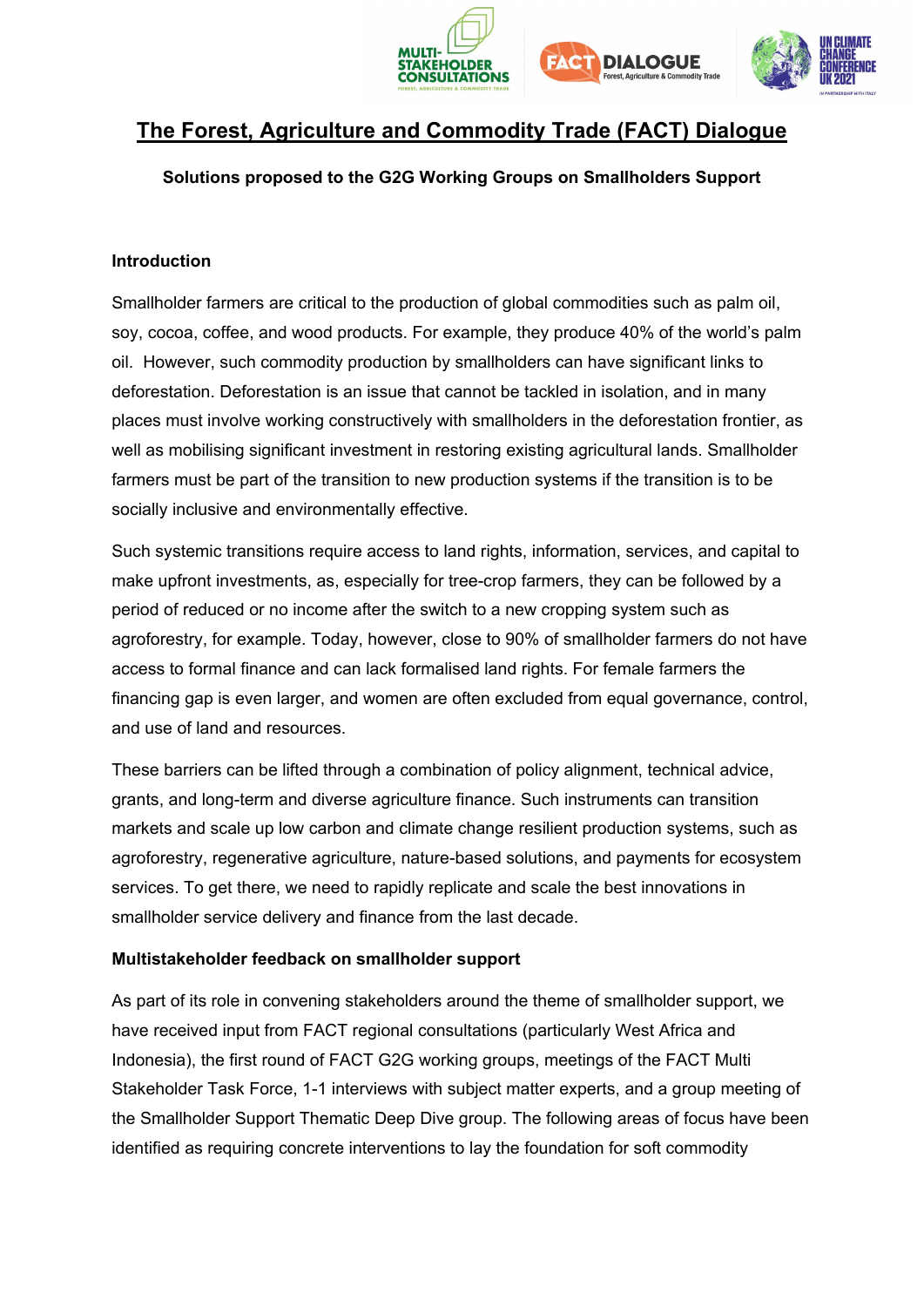



agricultural production systems that avoid tropical deforestation while assuring food security and economic development through trade.

- **Need to finance the transition** to new systems of production in socially inclusive manner, using diverse agricultural finance, and patient capital as appropriate.
- **Land rights for smallholders** including land tenure policy, customary land rights, climate change and land, women's land rights, and land-related institutional capacity building. Land mapping efforts e.g. multipurpose cadastrals financed by the UK government in Colombia, have been highlighted as a particularly useful tool.
- **Value additive activities** by smallholders rather than subsistence agriculture alone i.e., the 'move up or move out' argument for moving people out of the agricultural sector.
- **Subsidy reform** to reward conservation, environmental stewardship and the 'investment of public money for public good.'
- **Shift in terms of trade** to benefit smallholder farmers.

All five of these focus areas are key building blocks of the necessary, but sometimes uncomfortable, shift in production systems, and the Smallholder Support Thematic Stakeholder Group remains ready to further develop solutions in any of them. However, recognising the specific expertise of the group, and strong evidence base, we are probably best placed to help catalyse a solution regarding finance, and access to finance for smallholders, which is where we have focussed this note.

## **Smallholder Treecrop Investment Accelerator**

Large scale efforts are needed on the ground to overcome challenges facing smallholders and their access to finance and to bridge to much bigger sources of finance.

The Smallholder Treecrop Investment Accelerator is an initiative that aims to lay the ground and structure the right investment partnerships for impact at scale in enabling smallholder farmer transitions to sustainable agriculture in selected countries. Through packaged, coordinated support to smallholder farmers, an ecosystem will be built that enables crowding in of investment that can transform productivity and incomes for smallholders.

In each partner country, one or multiple concrete smallholder financial and technical support packages will be developed in partnership with governments, value chain players and financial institutions. With the aim of supporting smallholder farmers to make the transition to a sustainable, inclusive and climate resilient production system that enables them to reach a living income, such a support package will consist of –